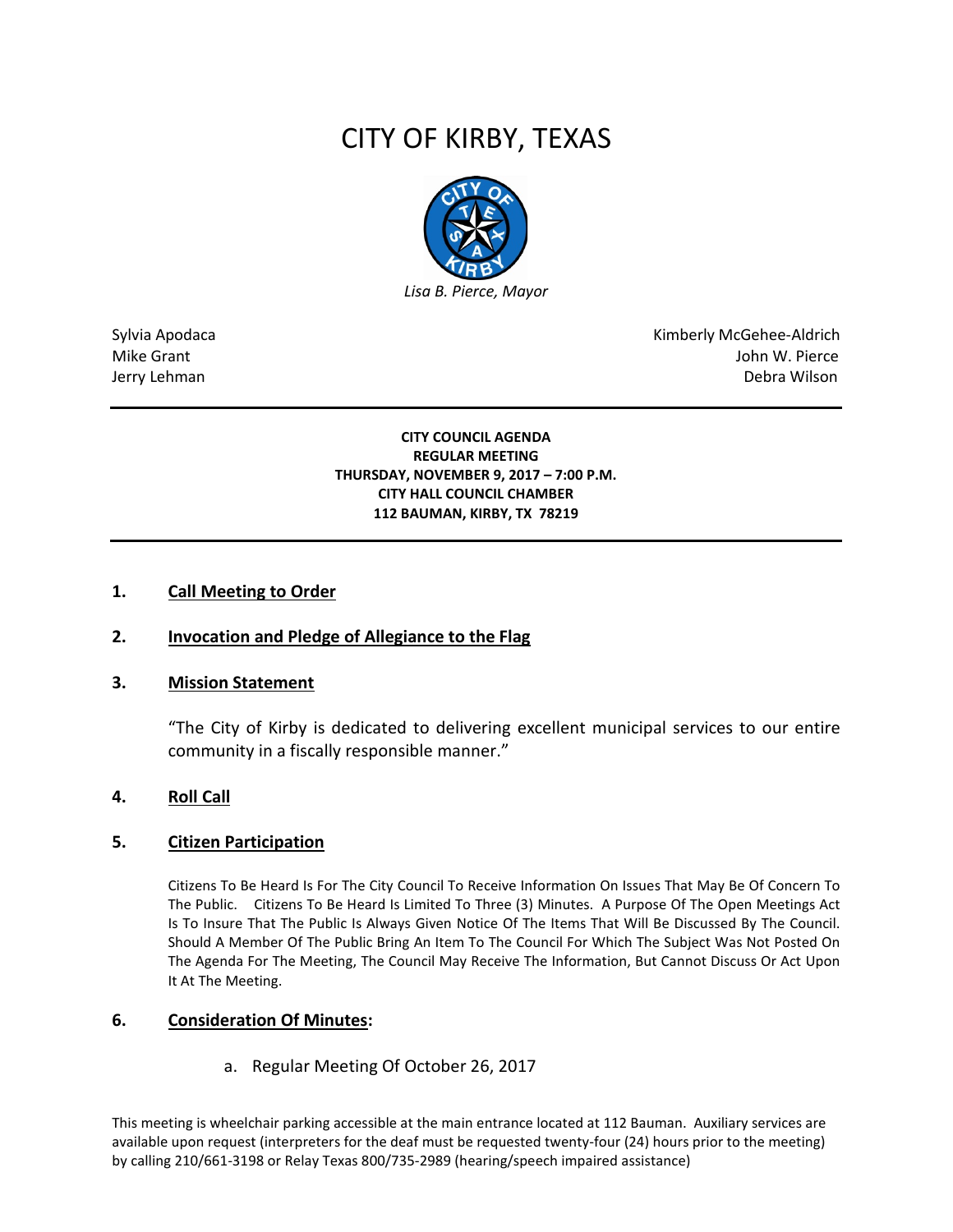# **7. Presentations**

- a. Introduction Of New Employees
- b. Employee Of The Quarter
- c. Veterans Day Proclamation

## **8. Discussion And Possible Action**

- a. Discussion And Possible Action To Award A Bid For Binz Engleman Road Reconstruction
- b. Discussion And Possible Action On The Procedure for A Potential Street Maintenance And Reconstruction Bond Election In 2018
- c. Discussion And Possible Action On A Generator For Wellsite #3
- d. Discussion And Possible Action On Swimming Pool Management Proposals
- e. Discussion And Possible Action On Resolution No. R-2017-696 Appointing An EMS Medical Director
- f. Discussion And Possible Action On Digital Signage At City Entrances
- g. Discussion And Possible Action To Appoint Member(s) To The Parks And Recreation Committee
- h. Discussion And Possible Action On Ordinance No. O-2017-821 Repealing Chapter 33 – Police Department Of The Code Of Ordinances And Adopting a New Chapter 33 – Police Department Of The Code Of Ordinances. This Is The Second Reading.
- i. Discussion And Possible Action On Ordinance No. O-2017-822 Repealing Chapter 34 – Records Management Of The Code Of Ordinances And Adopting A New Chapter 34 – Records Management Of The Code Of Ordinances. This Is The Second Reading.
- j. Discussion And Possible Action On Ordinance No. O-2017-823 Repealing Chapter 36 – Municipal Court Of The Code Of Ordinances And Adopting A new Chapter 36 - Municipal Court Of The Code Of Ordinances. This Is The Second Reading.
- k. Discussion And Possible Action On The Gaiety Storage Lot

This meeting is wheelchair parking accessible at the main entrance located at 112 Bauman. Auxiliary services are available upon request (interpreters for the deaf must be requested twenty-four (24) hours prior to the meeting) by calling 210/661-3198 or Relay Texas 800/735-2989 (hearing/speech impaired assistance)